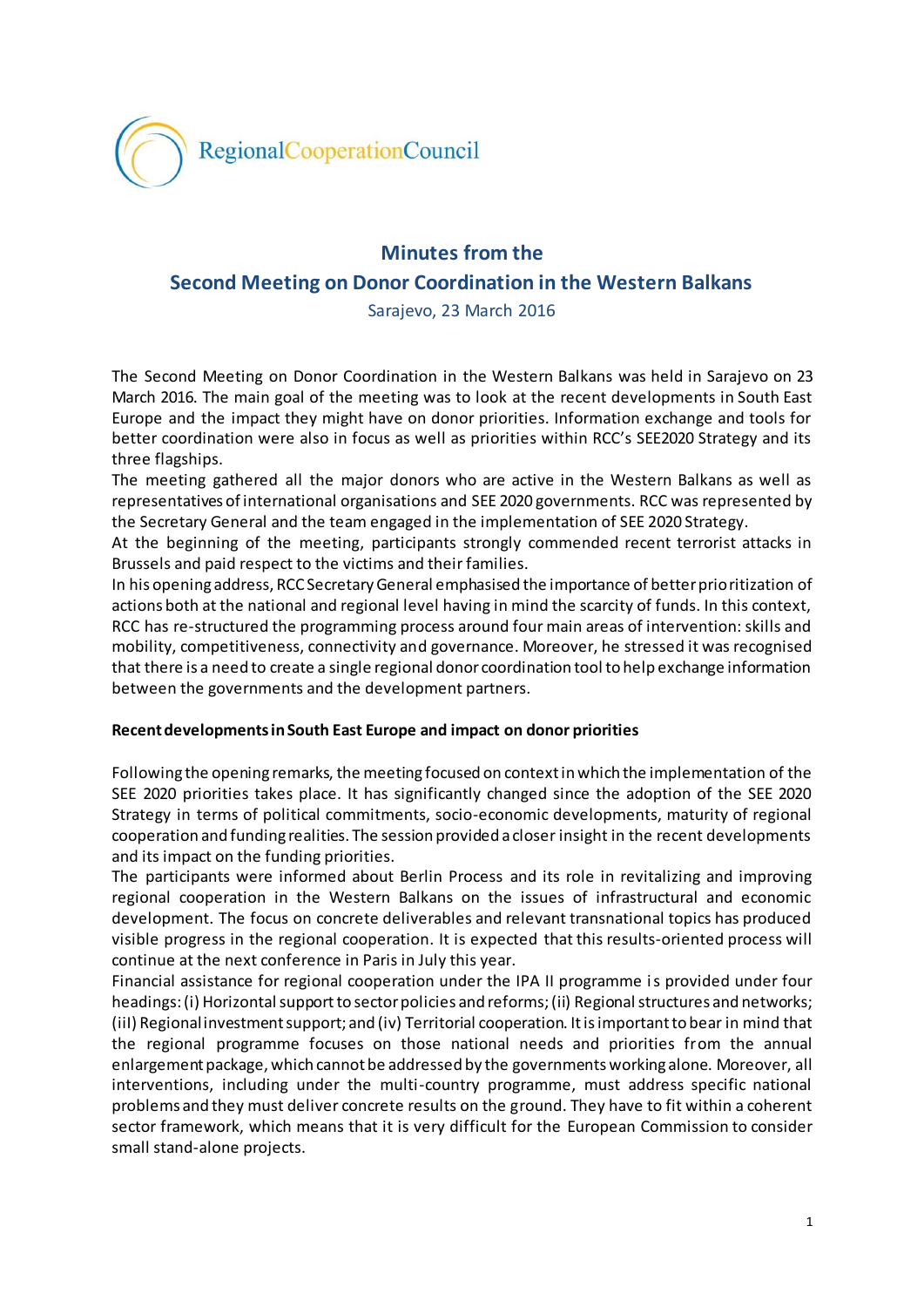Development challenges of the Western Balkans and the role of the regional cooperation in responding to them was elaborated from the United Nations Development Programme perspective. Not or insufficiently addressing (i) Disaster Risk and Response Management (floods all over SEE), including water resource management, (ii) Strengthening the rule of law and preventing extremism, (iii) Tackling environmental and climate change issues, (iv) Streamlining policies on employment, social protection, social inclusion and unleashing the potential of youth, (v) Working towards a Western Balkans "model" or approach for effectively dealing with outstanding disputes and issues, and (vi) the migrant crisis as regional issues risk severely diminishing the impact of actions and undermining the prospects of growth and prosperity.

Socio-economic situation in the South East Europe was described through the preliminary results of the Balkan Barometer 2015, the survey on public and business opinion in the Western Balkans.

Finally, the role of the Economic Reforms Programmes (ERP) in prioritizing reforms from the perspective of The Former Yugoslav Republic of Macedonia was presented to the participants of the meeting. Detailed information was provided in terms of consultation at the national level, budgetary implications of structural reforms as well as linkage of ERP with the SEE 2020 Strategy.

The representative of NALAS referred to the point that although the current discussions are relevant, we should still not neglect the main burning issue, the issue of migration. He pointed out that the representative of MARRI should have been present in order to reflect the needs for support of the migration needs. The RCC Secretary General apologized on behalf of RCC Secretariat for not inviting MARRI representative and assure the present that the information will be shared with MARRI as well.

#### **Regional donor coordination in South East Europe: Information exchange and tools for coordination**

The session gave an overview of the existing and new donor strategies and provided and overview of regional needs as seen by the beneficiaries. Austrian development cooperation regional strategy for the Danube area/Western Balkans region was presented emphasizing Austria's thematic priorities such economy and development, education, and governance, human rights and the rule of l aw. Furthermore, regional strategy for Sweden's reform cooperation with Eastern Europe, the Western Balkans and Turkey for the period 2014-2020 was elaborated with special emphasis on expected results in (i) economic integration with EU and development of market economy, (ii) strengthened democracy, human rights and civil society, and (iii) better environment and reduced climate impact. The participants were also informed about GIZ Open Regional Funds for South East Europe covering six sectorsincluding foreign trade promotion, energy efficiency, legal reform efforts, modernization of municipal services, biodiversity, and coordinating structures of the EU accession in the region with the focus on the regional interventions. Following presentations by the major donors in the region, national donor coordination mechanism in Albania was described from a perspective of beneficiary government with special emphasis on its key elements and donor coordination architecture as well as challenges the government is facing in this process. Regarding donor coordination at the regional level, it was stressed a need to create a single regional donor coordination database or cooperative network of national donor coordination database voiced at the last years' meeting. The discussion concentered around instruments donor use to accelerate reform processes in the region with capacity building as one of the important ones. Also, the donors elaborated on fulfillment of expectations by the beneficiaries and implementation in general especially significance of those interventions related to the environment agenda. Furthermore, the panel was used for exchanging experiences and views between donors and beneficiaries in the Western Balkans in terms of donor cooperation at bilateral, regional and cross-regional level. Participants also inquired about the role of the RCC that offers a platform for gather donors and beneficiaries to deliberate on issues that cannot be discussed at the national level. In this context, Western Balkans Investment Framework (WBIF) was outlined as another excellent platform for similar discussions.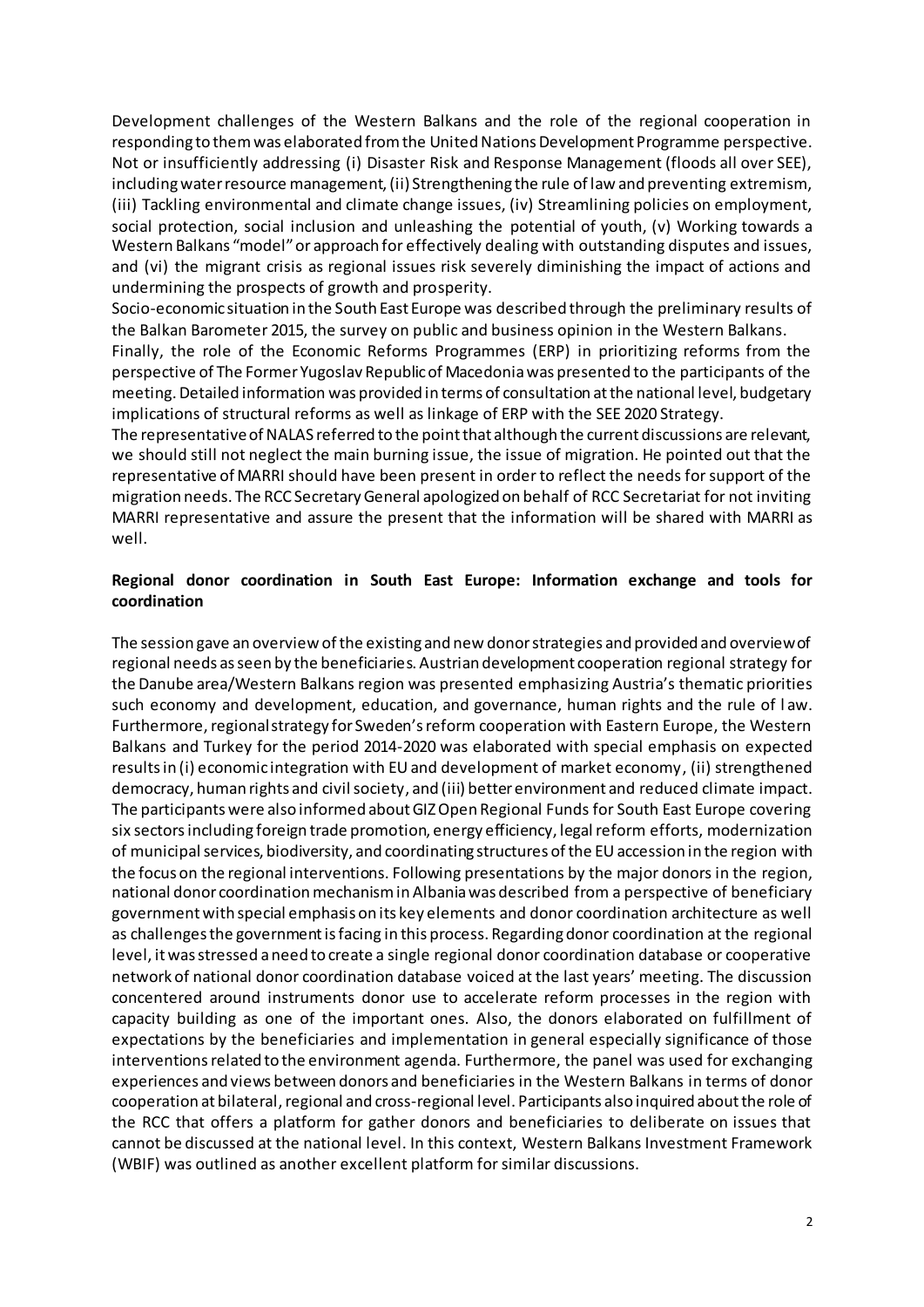As a follow up to the last year's meeting, RCC has developed South East Europe Donor Assistance Database – SEEDAD, which was introduced to the participants as the tool for strengthening donor coordination. Official launch of the tool will be in the late May 2016, and donors were urged to submit data to be included in the application in the meantime.

### **Programming priorities within the SEE 2020 Strategy and its three flagships**

The session was used to present and identify actions at regional level with respect to the SEE 2020 Strategy in the three broad areas of intervention (flagships): (i) Skills and mobility, (ii) Connectivity, and (iii) Competitiveness. The new flagship approach is part of the Programming Document that has been adopted by the SEE 2020 governments at the Third Meeting of the SEE 2020 Programming Committee.

Comprehensive description of all three flagships was presented along with rationale, objectives, approach, policy mix and implementing structures. Flagship on Skills and mobility aims to build a competitive skills base in the region and to remove obstacles to (labour) mobility in the region. while Connectivity flagship is to contribute to making the SEE region better connected, integrated and competitive and to facilitate the seamless flow of goods, people, services and investments in the region. The goal of flagship on Competiveness is to boost the SEE's competitiveness and growth, and to contribute in making the SEE industry and business more competitive Regional dimension coordinators and organizations involved in the specific flagship also had an opportunity to present developments and achievements in their field of work and address key regional priorities within SEE 2020 Strategy.

## **Conclusions and Follow-Up**

The Second Meeting on Donor Coordination in the Western Balkans concluded with the following recommendations and conclusions:

- The conference strongly condemned the two terrorist attacks of 22 March in Brussels and paid respect to the victims and their families.
- The meeting provided a closer insight in the recent developments and its impact on the funding priorities, provided an outline of the existing and new donor strategies and priorities, presented an overview of regional needs as seen by the beneficiaries, and introduced new tools for strengthening donor coordination.
- The implementation of the ambitious reform agenda in SEE will continue to rely on the political commitments of the governments in the region, the socio-economic developments in SEE and beyond, including in the EU, the maturity of regional cooperation and on the funding realities.
- The conference took note of the Berlin agenda and its achievements, it recognized the importance of the Berlin process in revitalizing the regional cooperation in SEE, and encouraged the SEE governments and the donor community to further engage to its successful implementation.
- The EC IPA II multi country envelope will continue to remain one of the main funding resources for development programs in the SEE.